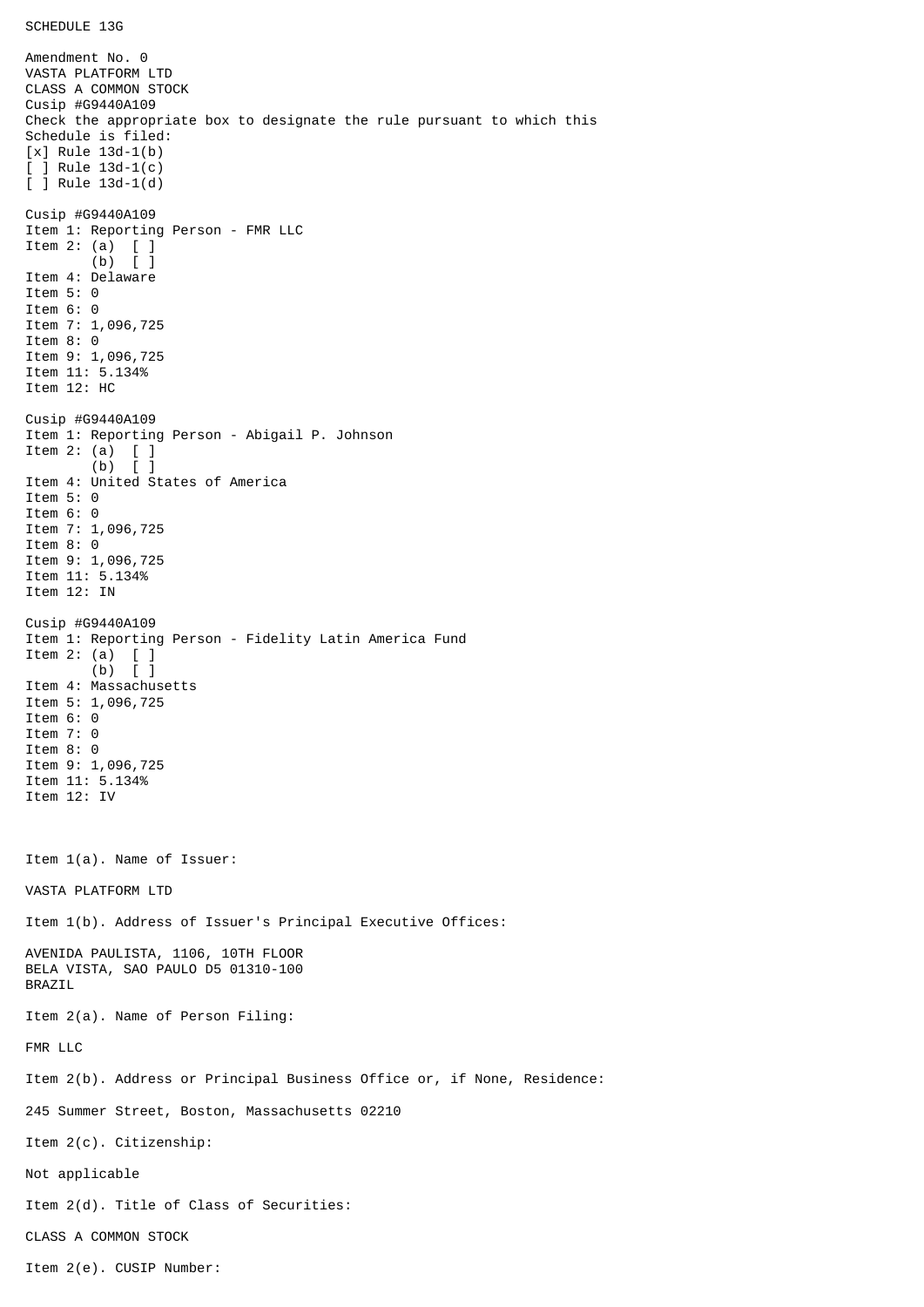## G9440A109

Item 3. This statement is filed pursuant to Rule 13d-1(b) or 13d-2(b) or (c) and the person filing, FMR LLC, is a parent holding company in accordance with Section  $240.13d-1(b)(1)(ii)(G)$ . (Note: See Exhibit A).

Item 4. Ownership

(a) Amount Beneficially Owned: 1,096,725

(b) Percent of Class: 5.134%

(c) Number of shares as to which such person has:

(i) sole power to vote or to direct the vote: 0

(ii) shared power to vote or to direct the vote: 0

(iii) sole power to dispose or to direct the disposition of: 1,096,725

(iv) shared power to dispose or to direct the disposition of: 0

Item 5. Ownership of Five Percent or Less of a Class.

Not applicable.

Item 6. Ownership of More than Five Percent on Behalf of Another Person.

Not applicable.

Item 7. Identification and Classification of the Subsidiary Which Acquired the Security Being Reported on By the Parent Holding Company.

See attached Exhibit A.

Item 8. Identification and Classification of Members of the Group.

Not applicable.

Item 9. Notice of Dissolution of Group.

## Not applicable.

Item 10. Certifications.

By signing below I certify that, to the best of my knowledge and belief, the securities referred to above were acquired and are held in the ordinary course of business and were not acquired and are not held for the purpose of or with the effect of changing or influencing the control of the issuer of the securities and were not acquired and are not held in connection with or as a participant in any transaction having that purpose or effect.

Signature

After reasonable inquiry and to the best of my knowledge and belief, I certify that the information set forth in this statement is true, complete and correct.

February 5, 2021 Date

/s/ Kevin M. Meagher Signature

Kevin M. Meagher Duly authorized under Power of Attorney effective as of September 28, 2018, by and on behalf of FMR LLC and its direct and indirect subsidiaries<sup>\*</sup>

\* This power of attorney is incorporated herein by reference to Exhibit 24 to the Schedule 13G filed by FMR LLC on October 9, 2018, accession number: 0000315066-18-002414.

Exhibit A

Pursuant to the instructions in Item 7 of Schedule 13G, the following table lists the identity and Item 3 classification, if applicable, of each relevant entity that beneficially owns shares of the security class being reported on